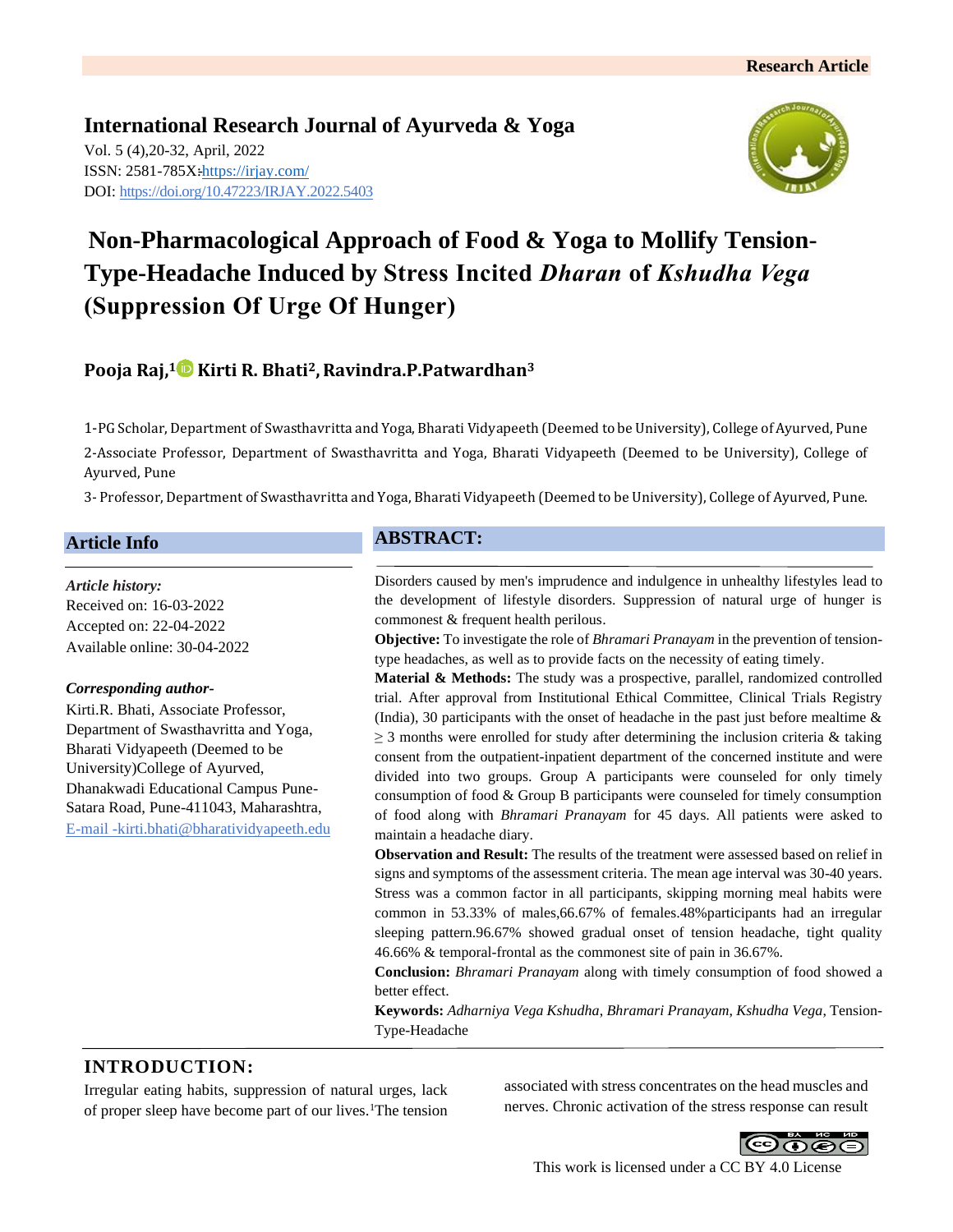in wear and tear on the body**<sup>2</sup>** , which can eventually lead to disease. "Stress can (a) contribute to the start of a headache problem, (b) hasten the progression of a headache disorder into a chronic illness, and (c) provoke and intensify individual headache episodes. Stress can exacerbate headache-related impairment and lower quality of life on its own. Finally, the headache itself can be a source of stress, jeopardizing an individual's health and well-being.<sup>3,4</sup> The origin of tension headaches has remained a mystery despite several clinical and neurophysiological research. Research demonstrates the importance of timely meals and their health benefits. Many types of research evaluated the role of *Bhramari Pranayam* in a variety of health issues, but no specific role for Tension-Type Headache (TTH) & stress-induced *Kshudha Vega Dharana* (suppression of urge of hunger) in lifestyle that causes headaches had been revealed.<sup>5</sup> Breakfast is essential to a person's health, and skipping it may have a significant impact on metabolism. Nutrient intake is critical to the nervous system's and behavior's proper operation. Nutritional deficiency may be a complication of suppressing the urge of hunger. The most prevalent nutritional deficiency worldwide among females is iron deficiency anemia.<sup>6</sup>

#### **METHODS:**

#### **Trial Design & Site:**

A parallel-group trial was conducted, before and after the intervention study in the outpatient and inpatient department of the Bharati Vidyapeeth (Deemed to be University) College of Ayurved and Hospital, Katraj, Dhankawadi, Pune,Maharashtra. India.

#### **Sampling Assortment & Participant Selection:**

The case-control ratio was maintained at 1:1 without matching. The population of the study was the individuals who had onset of Tension Headache due to stress-induced suppression of natural urge of hunger in the past just before the meal time & chronic in nature in simple words those who skip morning meals. Individuals visiting the hospital's OPD and IPD for diet or stress counseling from various departments of the concerned institute were interviewed for stress-induced *kshudha vega dharana(*(suppression of urge of hunger) , leading to tension headache, and after receiving consent and determining the inclusion criteria, they were enrolled in the study, and they were further divided into two groups:**Group A**:15 Patients were guided for timely consumption of food for a period of 30 days. **Group B**:15 Patients were guided for *Bhramari Pranayam* along with timely consumption of food for a period of 30 days. Consent was taken from each patients. Systemic and

general examination was done. *Bhramari Pranayam* was taught to Group B patients by experts for 7 days along with self practicing it for 30 days. Two Groups were compared for it's effect.A special case proforma consisting of basic information about the participants & families, a questionnaire to assess the level of stress by Perceived Stress Scale-4(PSS-4),<sup>7</sup> a semi-structured questionnaire based on textural symptoms of suppression of the urge of *Kshudha* (hunger) according to *Charak Samhita<sup>8</sup>* was used to assess the impact of suppressing the urge of hunger on physical health & dietary intake habits of participants & for *kshudha* (hunger) assessment increased meal frequency was observed before treatment (BT) & after treatment (AT**)[SupplementList1]**[C:\Users\admin\AppData\Local\](file:///C:/Users/admin/AppData/Local/Temp/Rar$DI87.608/Revised%20Manuscript/Supplement%20List%201.docx)

[Temp\Rar\\$DI87.608\Revised Manuscript\Supplement List](file:///C:/Users/admin/AppData/Local/Temp/Rar$DI87.608/Revised%20Manuscript/Supplement%20List%201.docx)  [1.docx.](file:///C:/Users/admin/AppData/Local/Temp/Rar$DI87.608/Revised%20Manuscript/Supplement%20List%201.docx) For assessment of Tension-Type-Headache ICHD (Beta3) Classification was used.<sup>9,10,11</sup> After trial commencement, the inclusion of one more exclusion criteria was made i.e exclusion of participants having headaches due to refractive error & unused optical glasses after correction of refraction as it is one of the trigger factors.

# **Eligibility Criteria:**

#### **Inclusion Criteria:**

- 1. Patients presenting with Tension-Type-Headache due to *Kshudha Vega Dharan* (suppression of urge of hunger)
- 2. Age between 18 to 60 years
- 3. Both males and females
- 4. Patients who had maintained the headache diary or had visited for regular follow-up were included<sup>12</sup>
- 5. Patients presented with headaches striking just before mealtime.

#### **Exclusion Criteria:**

- 1. Toxic and other major diseases (like Cardiac, Respiratory systems), psychiatric and seizure patients.
- 2. Headache aggravated by overuse of medications.
- 3. Patients having migraines, Secondary Headaches, Head Injury induced Headaches, IIH (Idiopathic Intracranial Hypertension), ICP (Intra Cranial Pressure), Sinusitis, Aneurysm, Cough Headache, Google Headache, Hangover Headache.
- 4. Any other causative factors are other than *Kshudha Vega Dharan* that induced headache.
- 5. Headache due to refractive error & unuse of optical glasses after correction of refraction.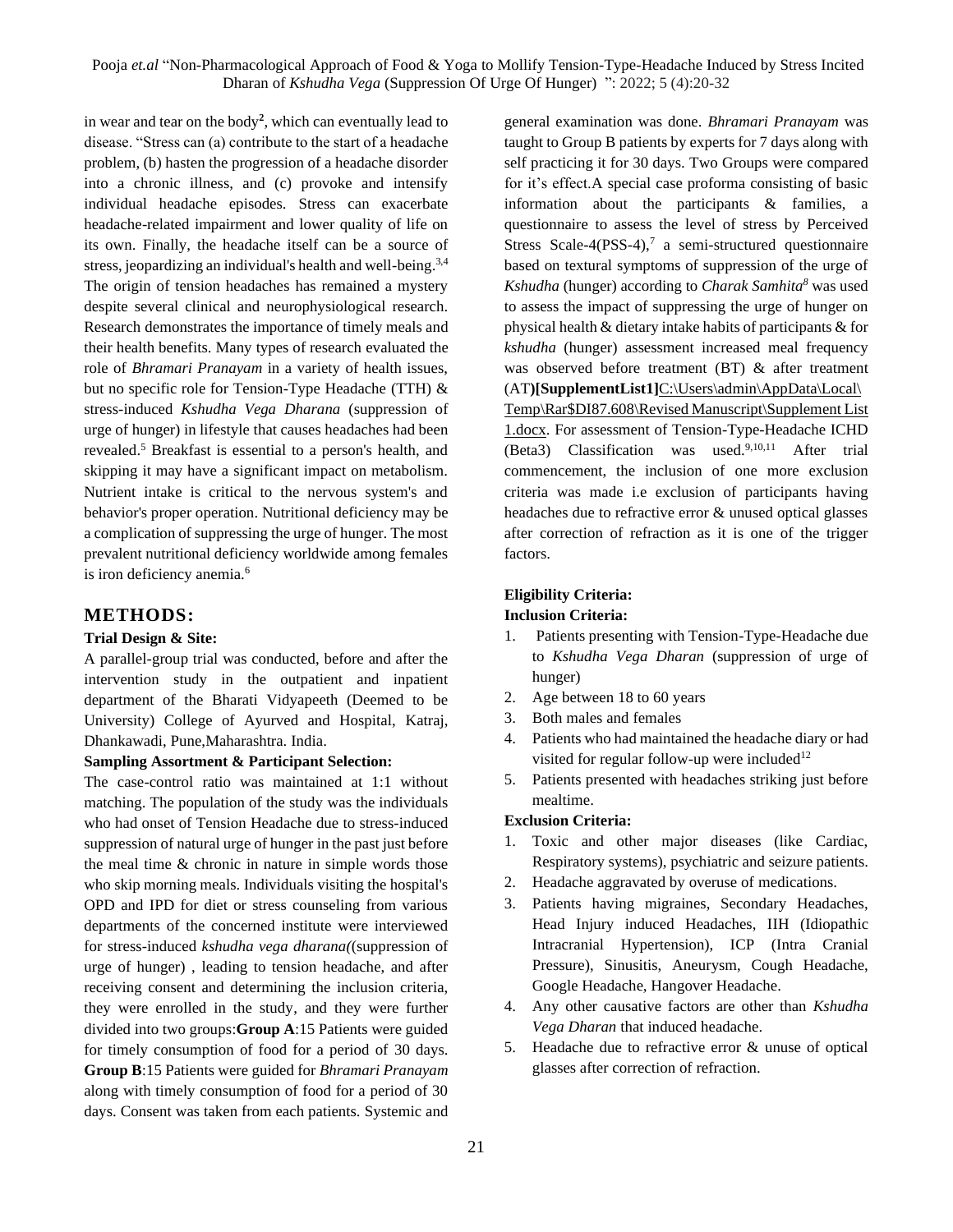#### *Method of Recruitment:*

After approval from the Ethical Committee, Clinical Trials Registry (India)(CTRI/2021/02/031277),30 Participants of stress-induced *kshudha vega dharan* (suppression of urge of hunger) triggering Tension-Type-Headache were selected randomly by computer-generated numbers from the concerned institute. We screened participants who visited the site for stress counseling, dietary intake guidance, lost body weight due to unknown reasons, felt generalized weakness, unknown headache & mild to moderate body ache the whole day(n=62).

#### *Case Definition of Stress:*

The body's non-specific reaction to any demand for change. Just like shutting off the fan in the middle of a hot summer day stresses our bodies, so does suppression of any form of vega (urge). Hunger suppression works as a stressor on the body, causing a headache right before mealtime.<sup>13</sup> According to the *ayurvedic* text of *Charak Sutrasthan* 17/10, disturbed *manasantap* (psychic) is the primary cause of *shirashula* (tension headache)<sup>14</sup>.

#### *Case Definition of Tension-Type-Headache:*

CTTH has been defined as having a dull, pressing, or tight quality pain, mild to moderate in strength, has a high frequency (> 15 headache days per month) for more than 3 months, A minimum of two of the following characteristics must be present in each variety:

- 1. Bilateral location
- 2. A pressing or tight (non-pulsating) quality
- 3. Mild or moderate-intensity

4. Not aggravated by routine physical activity and not accompanied by nausea and vomiting. Photophobia or phonophobia may be present, but not both $11$ 

#### *Study Setting*

It was a single-center trial conducted in the outpatient and inpatient department of the concerned institute hospital.

#### **Intervention:**

#### **Case-Control :**

Later, deciding on inclusion criteria, participants agreed to consent after reading the patient information sheet (PIS), and enrollment of 15 participants in Group A, they were advised to consume meals on time mainly morning meals while not repressing the natural urge of *kshudha* (hunger) at any point in time in a day for continuous 30 days.

#### **Case Experimental:**

After completing the practice under professional supervision for 7 days, 15 participants in Group B were advised to consume meals on time mainly morning meals

and to practice *Bhramari Pranayam* regularly between 5 to 7 a.m. for 30 days.

#### *Standard Operating Procedure(SOP):*

- 1. Sit in *Padmasana* or *Sukhasana*.
- 2. Spine erects, eyes closed.
- 3. *Shanmukhi Mudra* performed i.e. (plug the ears with respective fingers or thumb).
- 4. Then inhale and exhale forcibly with a humming or buzzing sound.
- 5. Feel the sound and vibrations produced by this breathing technique.
- 6. Awareness was noted in the head making breathing steady and even and in the *Adyna Chakra*. 15

#### *Time of the Practice:*

*Pranayam* was given 30 days to perform. Before sunrise, early in the morning (between 5 to 7 a.m.) because oxygen content is maximum in the air & the mind is clear from any thought processes.

#### *Method of Training:*

The practice was initially for 1 time/day with 5 cycles of breathing followed by one min rest from one cycle of *Bhramari Pranayam*. For practicing sessions participants were trained the very day at the very time and were asked to attend the online session for the rest of the days at the predecided time. Participants maintained a headache diary and were advised to call the investigator at any given point in time in case they had any queries. *Pranayam* for the 1st week ensuring that patients hold the bee sound in one breath for approximately 15 seconds alone before adding 1 breath cycle to the previous one every next week & gradually increasing to a maximum of 10 cycles of breathing depending on breathing capacity.<sup>16</sup>

#### **Follow Up:**

Follow-up was done periodically  $1<sup>st</sup>$  on the  $7<sup>th</sup>$  day,  $2<sup>nd</sup>$  on the  $14<sup>th</sup>$  day,  $3<sup>rd</sup>$  on the  $21<sup>st</sup>$  day,  $4<sup>th</sup>$  on the  $30<sup>th</sup>$  day & Posttreatment follow up on the  $45<sup>th</sup>$  day. The follow-ups were taken up once a week over a phone call to assess the regularity of practice of *Pranayam* and also to keep the subjects motivated.

#### **Withdrawal:**

When the patient did not practice *Bhramari Pranayam* as per training after 7 days and did not maintain the daily diary of headache, or did not attend the follow-up call after 7 days every week he/she was withdrawn from the research and was considered a dropout(n=2).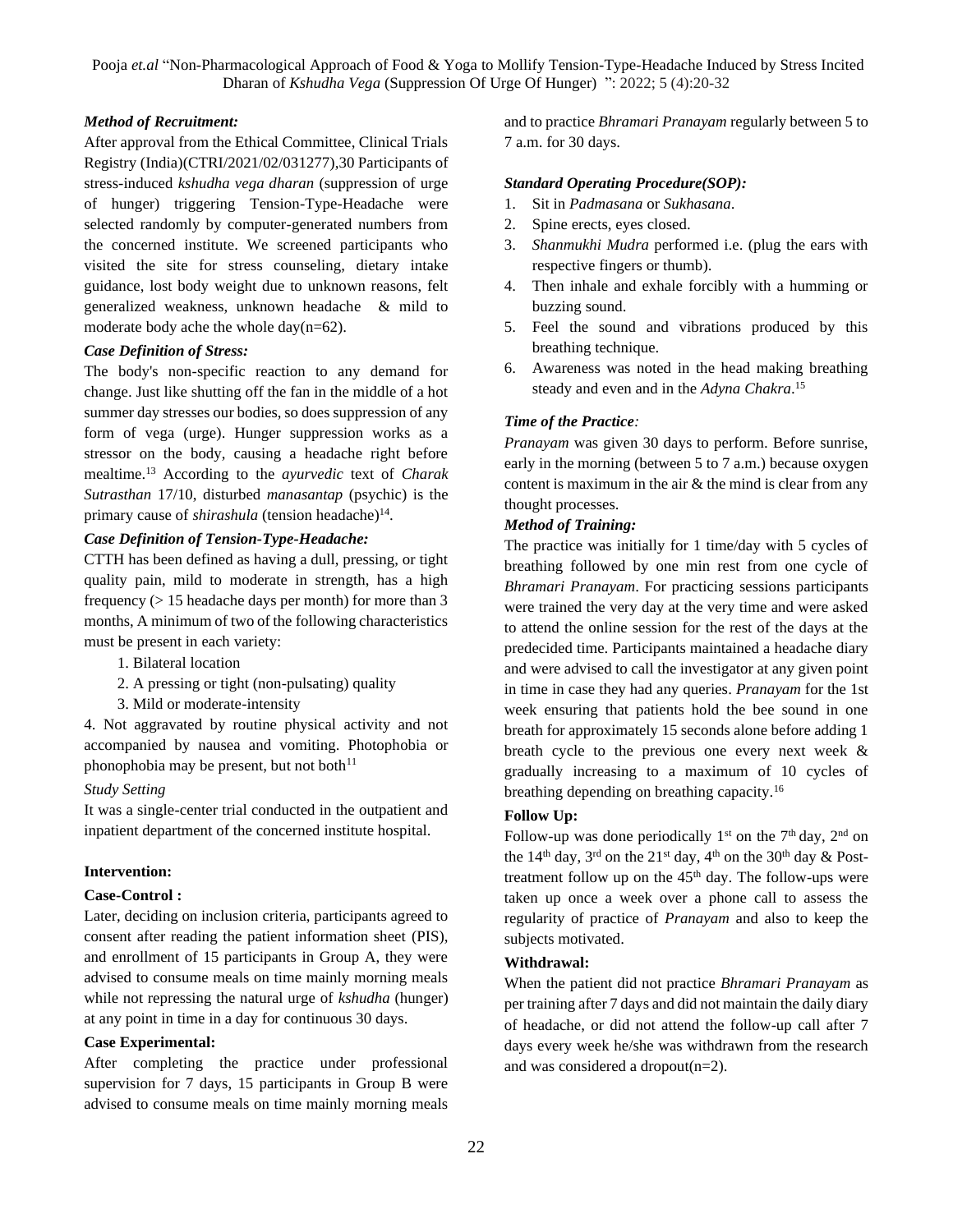#### **Outcomes:**

#### **Primary Outcome:**

In *Ayurveda,* 1st line of treatment is avoiding the cause is the treatment. By avoiding the stress-induced suppression of the natural urge of *kshudha* (hunger) one can avoid the corresponding triggering cause for Tension-Type Headache. *Bhramari Pranayam* may operate as a therapy for both the body and the mind. *Kshudha* (hunger) aggravates *vata* dominant**[Table5]17,18,19 ,** *tridosha* (three humoral), producing vitiation of *Shira* (head) residing *mana* (psychic) & *rakta* (blood) in the *Shira* (head), leading to *srotodusti* (nervous channel disturbance) and the formation of tension-type-headache.

#### **Secondary Outcome:**

To draw attention to the health problems created by the suppression of the urge of *Kshudha*(hunger), as well as to examine its impact on physical and mental health. The contemporary interpretation of the preceding themes in light of today's lifestyle highlights the importance of eating on time in obtaining mental and physical wellness.

#### **Statistical Method:**

The data were analyzed by using Statistical Package for Social Sciences (SPSS) version 21. Continuous variables which included age of the patients, pain severity, CTTH quality, intensity, frequency, sleep quality, *Kshudha* (hunger) frequency, etc. were reported as mean. Categorical data of patients were reported as frequency and proportions. The significance level was kept at  $p<0.05$ . Wilcoxon test was used to see the effect of somatic complaints, Mann-Whitney's U test was used to compare the difference, percentage of improvement values in somatic complaints between the groups. T-test was used to analyze the stress levels between the groups just before and after treatment. And for the remaining data, the mean was compared between the groups.

#### **OBSERVATION AND RESULTS:**

A total of 62 participants were screened for eligibility and 32 met eligibility criteria and are randomized between Feb 2021 to Nov 2021 & the results of 30 participants were analyzed. All randomized participants in group  $A(n=15)$ who were counseled for timely consumption of meals, especially morning food and not to suppress the urge of hunger at any given point of time completed the trial while in group B(n=17) 15 participants practiced *Bhramari Pranayam***[Fig.1]** with timely consumption of meals especially morning food completed the trial and 2 were dropouts due to inefficient to follow study protocol due to

time constraints. Baseline demographic and clinical characteristics were similar in both the groups except for more male participants allocated in Group B.Follow up and analysis of 30 participants were done for the study**[Fig2].**The maximum, no of participants was of 30- 40 years of age. Males were dominant. 67% of participants were married, 40% were of *vataj-pittaj prakruti,* and was determined by the online tool for assessment of *prakruti*(body constituent)<sup>20</sup> 30% of participants were from the marketing field.45% were addicted to tea. 53% of participants followed a vegetarian diet in their lifestyle. Skipping Morning Meals habit was found common in 90%of the participants. 10% of participants showed untimely food consumption. 48% showed an irregular sleeping pattern. Stress was found common in 90% of participants. Gradual onset of Headache was found common in 96.67% no. of participants. Temporal + Frontal [36.67 %] was found to be the most common site of Headache with tightness [46.66%] in participants.The mean increment in the *Karshya* (emaciation)<sup>21</sup>, *daurbalya* (weakness), *vaivarnya* (discoloration), *angamarda* (body ache) $^{22}$  score was significant as observed by the Wilcoxon test (as p value  $< 0.05$ ) **[Table 1].** As the p-value was  $> 0.05$ in both the groups by Mann-Whitney's U–test **[Table2]**, but, the percentage of improvement in Group B was more effective on the above parameters than in Group A. The mean grade of *aruchi* (anorexia) which showed improvement after 30 days were similar in both the groups i.e 90.63% on the 45th day in group A and 90% in group B., Also, the percentage of improvement was seen similar in both, Group A was more effective in *aruchi* (anorexia)<sup>22</sup>. *Bhrma* (dizziness)<sup>23</sup> was not found in any participants in either of the groups.There was no statistically significant difference between Group A and Group B on **Duration of Headache, Nature of Headache & Characteristic of Headache** as p value>0.05 by Mann Whitney's U-Test, but a percentage of improvement was seen in Group B[100%] by Wilcoxon Test as p value<0.05. There were no participants in group A or group B who exhibited the symptoms of nausea, photophobia, phonophobia, or vomiting. Furthermore, headache has not been linked to any other disorder or triggers that any participants were aware of in both groups. Group B showed better results on **Perceived Stress Scale (PSS**-**4)** after treatment as shown in [**Chart1][Table3]** *Kshudha* (hunger) was significantly improved in group B participants as compared to group A.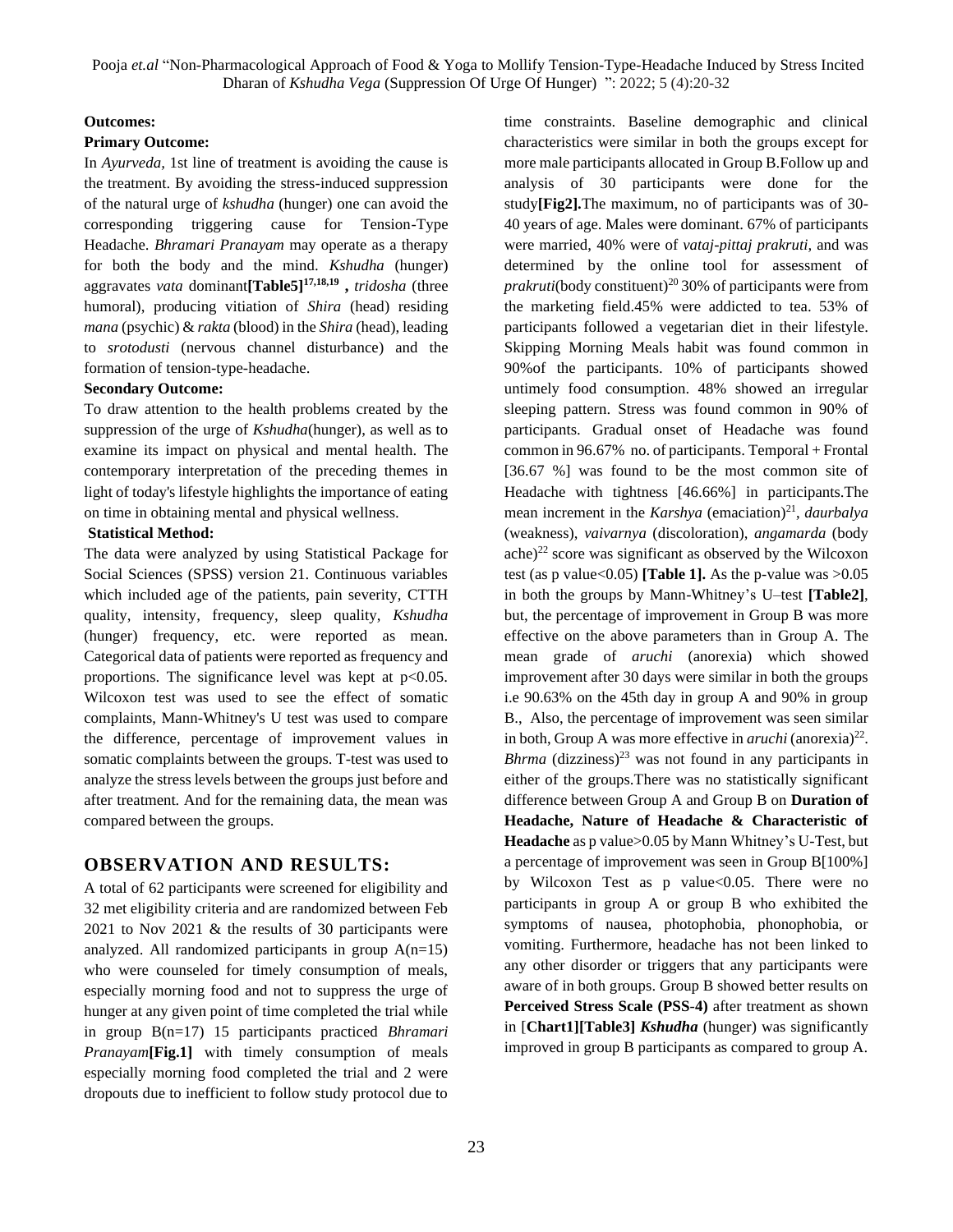### **DISCUSSION:**

**Assessments:**A higher incidence of CTTH was recorded in the age group of 30-40 years. It may be due to lack of time for healthful eating is named as a common reason for eating outside food and convenience foods(takeaway or prepackaged), also eating on the run is associated with poor dietary intake as this age group peoples are at the verge of establishing themselves on economical status. The maximum impact on Males[63%] was substantial as the work hours per week were associated with time-related barriers to healthful eating and stressful life to achieve work goals and ignorance of health goals.[67%] of participants were married in the study. Married persons might have family problems or problems with a life partner, leading to a stressful life. Some married peoples also lead a life of a bachelor and go outside the hometown to earn a better livelihood which itself is a stressful condition and contributes to skipping meals or untimely meals as a triggering factor for CTTH.[30%] from marketing is substantial due to stressful working hours, pressure to achieve the daily target, imbalance in work and hurry-curry-worry lifestyle, social duty towards society, and also limited knowledge to eat healthy food.[40 %] belonged to *vata*- *pitta* prakruti probably due to *vata*-*pitta* peoples are prone to worry, anxiousness & when *vata* along with *pitta* gets imbalance it manifests in the body as digestive challenges*, karshya* (emaciation), *daurbalya* (weakness), *vaivarnya* (discoloration), *agnimandhya* (body ache), *ama uttpatti* (toxin accumulation).53% followed a vegetarian diet in their lifestyle. 45% of the patients were addicted to tea which is one of the triggering factors of TTH and suppressing the urge of hunger, and vitiation of *vata* in the body. Irregular Sleep was found in [ $73.33\%$ ] in Group A and [ $66.67\%$ ] in Group B. Though it is one of the triggering factors of CTTH. Skipping Morning Meals habit found in [53.33%] male patients  $\&$  in Group A and [66.67%] female patients in Group B it may be due to family liabilities apart from professional life, Limited time to do things, mood swings, habitual of skipping morning breakfast, or lack of knowledge about the importance of morning breakfast. Untimely Food Consumption was found in [13.33%] in Group A and [6.67%] in Group B due to a regular habit of doing that, limited time for food intake, laziness.There was no statistically significant difference between Group A and Group B on *Karshya* (emaciation) with a p value>0.05. *Bhramari Pranayam* with timely consumption of food both was effective, but the percentage of improvement in Group

24

B[100%] was greater than in Group A[57.69%]*.* Group B[100] was more effective due to calming effect of *Bhramari Pranayam* on *chinta manobhavas* (stress) in the *shirapradesh* (head region) which pacifies vitiated *vata* promoting digestive fire. This *ahara rasa vyapta vayu* (digestive juice) is unable to provide optimum *poshan* (nourishment) to *rasadi dhatu* (tissue metabolism) promoting *karshyata* (emaciation).<sup>24</sup>There was no significant difference between Group A and Group B on *Daurbalya* (weakness). But Group B was more effective as compared to Group A on *rasadhatu sara* (nutritional juice). This could be because the *ahara* (food) was given at the right time, combined with *Bhramari Pranayam* which calmed the *mana* (psychic) releasing the relaxin hormone fulfilling nutritional & calorie requirements. No statistically significant difference between Group A and Group B on *vaivarnya*(discoloration)*.* But, the percentage of improvement in Group B was more effective as compared to Group A which may be due to improvement in *rasa dhatu* (tissue metabolism) and nourishment of the body at the tissue level after timely & routine consumption of food.There was no statistically significant difference between Group A and Group B on *angamarda* (body ache)as the p-value was greater than 0.05. *Bhramari Pranayam* boosts of routine intake of food at the proper time and in quantity provided necessary nutrition to the *mamsa dhatu* (muscles of the body), alleviating the *vata*, boosting metabolism. *Aruchi* (anorexia*)* has shown a slight percentage improvement in Group A[90.63]% in comparison to Group B [90.00%], this may be due to taking timely food & in proper quantity which might have improved *rasavaha srotas dushti* (blood channels) and *annavaha sroto dusti* (gastrointestinal  $\text{tract}$ <sup>25</sup>. Suppression of the urge of *Kshudha* (hunger) to prolong slows the *Jatharagni*(digestive fire) which gives rise to *Aruchi*(anorexia). The difference between hunger and fasting is explained in **[Table 4].<sup>26</sup>**There was no statistically significant difference between Group A and Group B in duration, nature & characteristics of Headache, in the management of Chronic Tension-Type- Headache Induced by *kshudha* (hunger). Acoustic vibration might be playing a key role in producing the effect of *Bhramari Pranayam* on the brain and whole head. The hypothalamus sends impulses to the parasympathetic nervous system which helps to tune the whole neuroendocrinal system to function in a harmonious and synchronized way. Group B was more effective compared to Group A in the management of Chronic Tension-Type- Headache Induced by *Kshudha* (hunger). This may be due to the continuous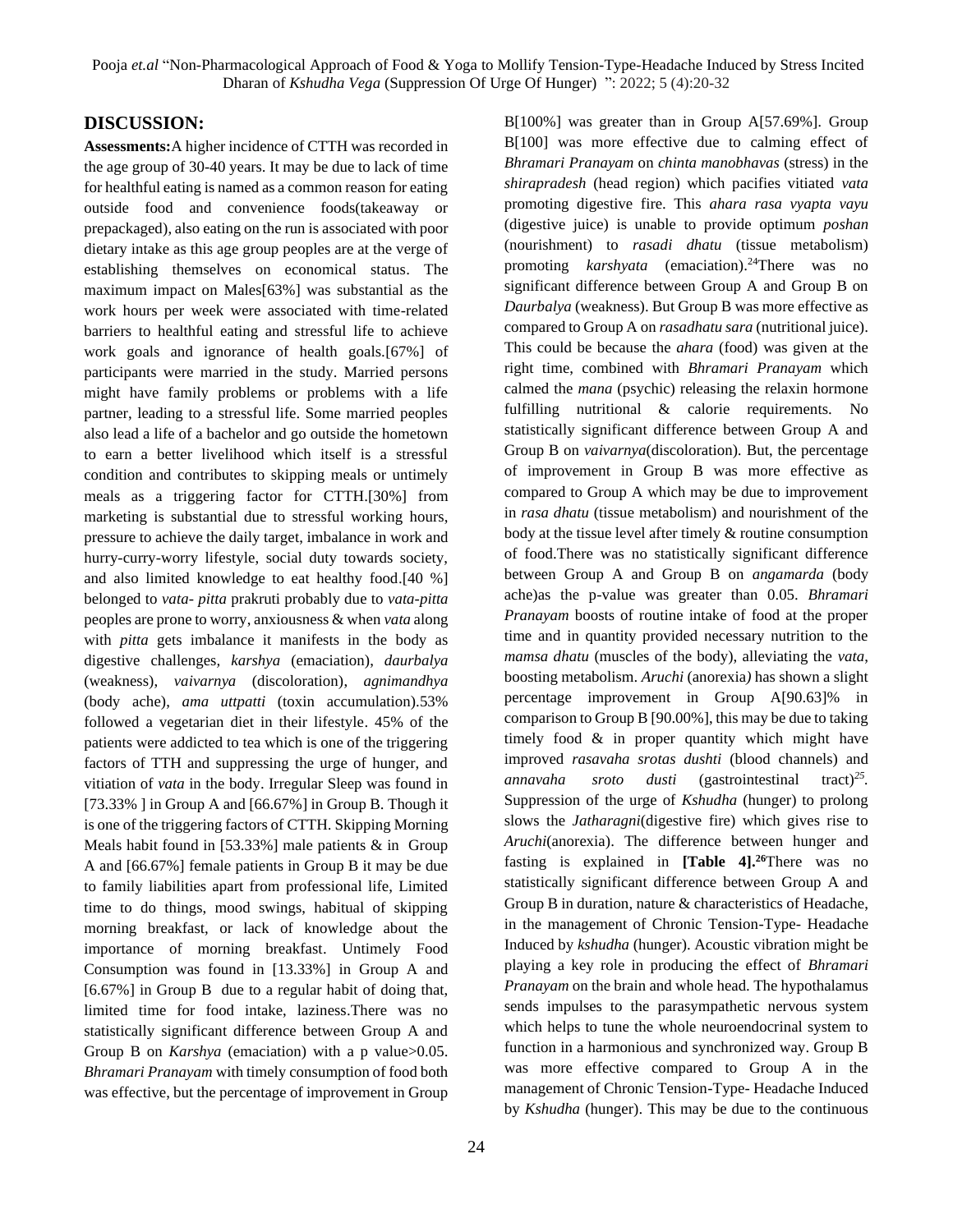and regular practice of *Bhramari Pranayam* which has instantly calmed the *mana* (psychic) situated in the *Shira Pradesh* (head region) acc. to *ayurved*. The parasympathetic nervous system is linked with a peaceful and composed status of body and mind. *Pranayam*  increases the oxygenated blood supply to the head. <sup>27</sup> This fulfills the need for nutrients and water in the tissues and reduces strain on the nerves. Other symptoms which include photophobia/phonophobia, nausea and vomiting, and headache not attributed to another disorder showed no change as no participants in both groups had these symptoms.Noradrenalin, a substance that works as a hormone and neurotransmitter in the nervous system, really increases with a deeper breath and vibrates while exhaling, attributable to *Bhramari Pranayam*. Group B is more effective as compared to Group A on the **Stress Test** in the management of Tension-Type- Headache Induced by *Kshudha* (hunger) as the mental health percentage score in Group B[12.57%]was more as shown in **[Table3].** A percentage of improvement was seen in Group B[100%]which was more than Group A[76.47%] hence, Group B was more effective as compared to Group A in *Kshudha* management as acoustic vibration played a role in producing the effect of *Bhramari Pranayam* in the brain and throughout the head, stimulating the cerebral cortex to send impulses to the hypothalamus, which controls the pituitary gland and is the hunger and thirst center in the brain. Improved *agni* (metabolic fire) and regular food intake have provided necessary nutrition while channelizing the *prakrut gati* (normal movement) of *vata* and gradually increasing *Kshudha* (hunger) management.

**Mode of Action:** Mind and body are not separate entities, the *sthula* (gross body) form of the mind is the body, and the *sukshma* (subtle body) form of the body is the mind. *Bhramari Pranayam* works by improving circulation and soothing the sympathetic nerves. It balances the sympathetic and parasympathetic nervous systems and reduces stress, cerebral tensions anger, anxiety, and insomnia. 28,29 Consumption of meals only when hungry promotes *prakruti* (body constituent) functioning of *agni* (metabolic fire), less formation of *ama* (toxin), and good *uttam rasa* (nutritive juice) formation. Nitric oxide stimulates the parasympathetic nervous system, which increases metabolic activity, activates the nervous system & resumes digestion acoustic vibrations produced by one's voice box which stimulates the hypothalamic activity of hunger is controlled by life *prana vayu*(30)*.* Which promotes *preenan* (nourishment) of weekend *dhatus* (tissues), promoting *uttam dhatu sarta* (good nutritive

juice). This causes an increase in *rasa-rakta dhatu* (circulatory fluid & blood cells)and the pacification of developed symptoms of suppression of urge of hunger dropping along with the decrease of accumulation of *vata sthanashansraya* in the *shira pradesh* (head region) and a decrease in TTH. The Intervention of *Bhramari Pranayam* calms *mansik bhavas* along with vitiated *mana* suited in *Shira Pradesh*(head region) which increases the capacity of *Swa vishya Grahan*(sensory object), increases the capability of *rasaindriya karma*(sense of taste)*.*  Consumption of *ahara*(food) at the time of *kshudha vega*  promotes *uttam rasa uttpatti*(good digestive juice) which improves *agnimandhya* (low metabolism) and lowers *ama* (toxins) formation. *Preenan* (nourishment) of *uttam rasa* (best digestive juice) to *dhatu* (tissues) & *uttam dhatu sarta* which promotes the development of *rasa* and *rakta dhatu* leading to the *shaman* of *lakshanas* (alleviation of symptoms) of *kshudha vega* and promoting of *prakrut gati* of *vata* in *amashay* which ultimately decreases *sthanasamshray* (location of disease) of *vata* in *Shira Pradesh* (head region). All previous work on the subject had been concluded before initiating this research, and additional research had been focused to avoid duplication of effort. There has been research that has studied and evaluated the role of *Bhramari Pranayam* in a variety of health issue<sup>30,31</sup> but no specific role for TTH  $\&$  suppression of urge of *kshudha vega dharana* (hunger) in stressful lifestyle that causes headache had been revealed and the role of *Bhramari Pranayam* in such settings.

#### **CONCLUSION:**

*Bhramari Pranayam* along with timely consumption of food showed a better effect in the management of Tension-Type-Headache induced by suppression of urge of *adharniya –vega –kshudha*, the integrated nonpharmacological treatment showed relief from symptoms like *kshudha* (emaciation),*daurbalya* (weakness), and *angamarda* (body ache)*.* By improving relaxing hormones it made the bodywork systematically by lowering stress and increase in hunger and appetite along with normalizing metabolism by aligning *vata gati* in the normal direction.

**Acknowledgment:** We would like to express our heartfelt appreciation to Mrs.Ashwini Manglekar (Statistician) for her assistance in evaluating the data. **Source(s) of funding:** None. **Conflict of interest:** None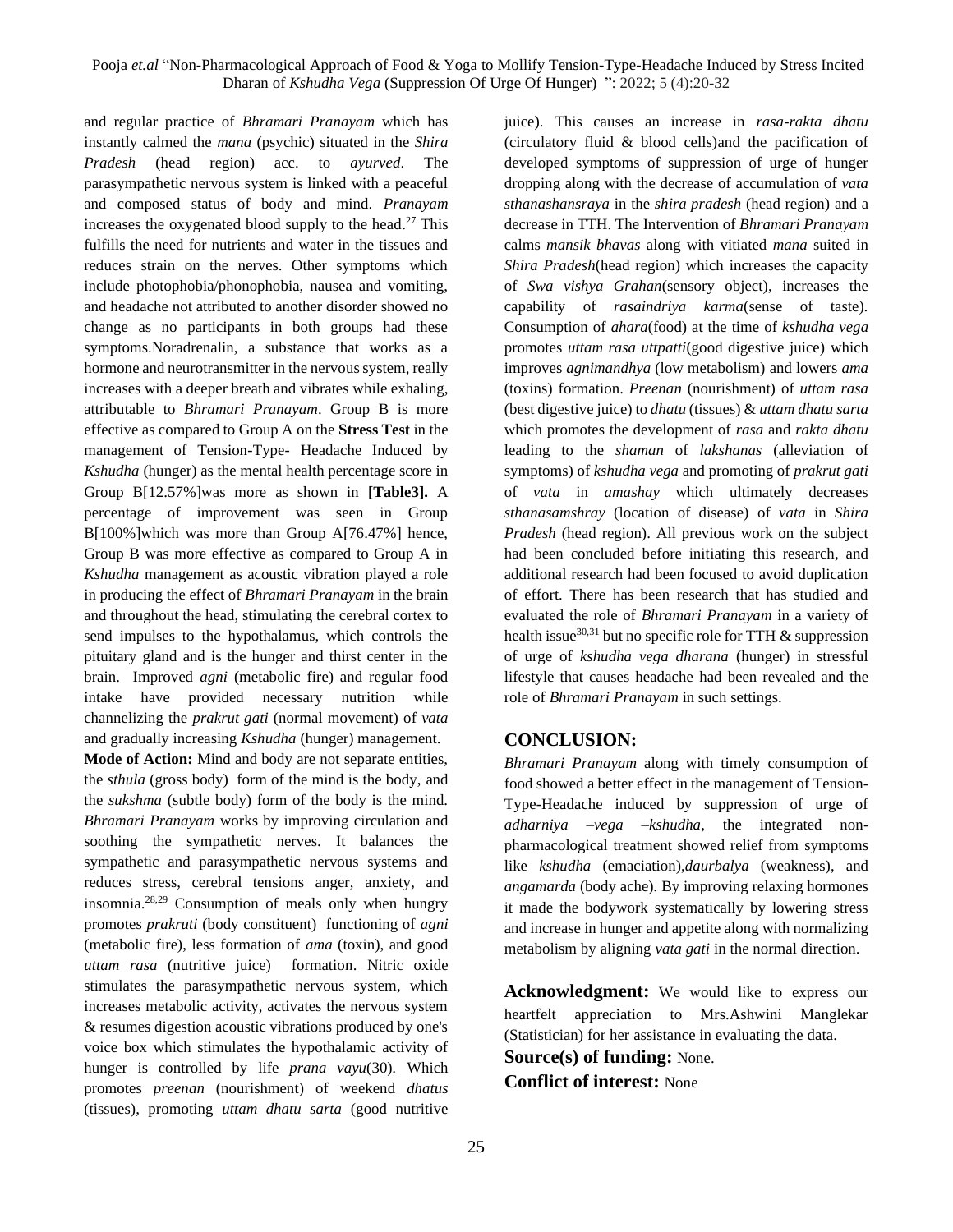### **REFERENCES:**

- 1. Martins-Oliveira M, IsauraTavares, J.Goadsby P. Was it something I ate? Understanding the bidirectional interaction of migraine and appetite neural circuits. Brain Res [Internet]. 2021;1770(147629):1–18. Available from: https://doi.org/10.1016/j.brainres.2021.147629
- 2. Yvonne H.C, Potenza MN. Stress and Eating Behaviours. Minerva Endocrinol [Internet]. 2013;38(3):255–67. Available from: https://www.ncbi.nlm.nih.gov/pmc/articles/PMC4 214609/
- 3. Timothy Houle JMN. Stress and Headache Chronification. Headache [Internet]. 2008;48:40– 4. Available from: https://pubmed.ncbi.nlm.nih.gov/18184284/
- 4. Lu Siyu, Wei Fang LG. The evolution of the concept of stress and the framework of the stress system. Cell Stress [Internet]. 2021;5(6):76–85. Available from: https://pubmed.ncbi.nlm.nih.gov/34124582/
- 5. Chowdhury D. Tension-Type-Headache. Ann Indian Acad Neurol [Internet]. 2012;15(1):83--8. Available from: 10.4103/0972-2327.100023
- 6. Argyrakopoulou G, Simati S, Dimitriadis G, Kokkinos A. How important is eating rate in the physiological response to food intake, control of body weight, and glycemia? [Internet]. Vol. 12, Nutrients. 2020. p. 1–26. Available from: https://doi.org/10.3390/nu12061734
- 7. Vallejo MA, Vallejo-Slocker L, Fernández-Abascal EG, Mañanes G. Determining factors for stress perception assessed with the Perceived Stress Scale (PSS-4) in Spanish and other European samples. Front Psychol [Internet]. 2018;9(JAN). Available from: https://www.ncbi.nlm.nih.gov/pmc/articles/PMC5 791241/
- 8. Vidyadhara TR. Charaka Samhita. In: Charaka Samhita. 2013th ed. Delhi: Chaukhamba Sanskrit Pratishthan, Delhi; 2013. p. 123.
- 9. Kaniecki RG. Tension-Type Headache. Headache Migraine Biol Manag [Internet]. 2015 Mar 13 [cited 2021 Dec 26];149–60. Available from: https://doi.org/10.1212/01.CON.0000418645.320 32.32
- 10. Burstein Rami, Noseda Rodrigo BD. Migraine: Multiple Processes, Complex

Pathophysiology. J Neurosci [Internet]. 2015;35(17):6619–29. Available from: https://doi.org/10.1523/JNEUROSCI.0373- 15.2015

- 11. Chu Min Kyung, Cho Soo-Jin, Kim Jae-Moon HS-H. Field testing the alternative criteria for tensiontype-headache proposed in the third beta edition of the international classification of headach disorders:results from the Korean headache-Sleep Study. J Headache Pain [Internet]. 2014;15(28):1– 9. Available from: https://www.ncbi.nlm.nih.gov/pmc/articles/PMC4 030019/
- 12. Anheyer D, Klose P, Lauche R, Saha FJ, Cramer H. Yoga for Treating Headaches: a Systematic Review and Meta-analysis. J Gen Intern Med [Internet]. 2020;35(3):846–54. Available from: https://doi.org/10.1007/s11606-019-05413-9
- 13. Lopresti AL. The Effects of Psychological and Environmental Stress on Micronutrient Concentrations in the Body: A Review of the Evidence. Adv Nutr [Internet]. 2020;11(1):103– 12. Available from: https://pubmed.ncbi.nlm.nih.gov/31504084/
- 14. Shukla RDT. Charaka Samhita of Agnivesa. In: Charaka Samhita of Agnivesa. Delhi: Chaukhamba Sanskrit Pratishthan,; 2013. p. 123.
- 15. Rajesh S, Ilavarasu J, Srinivasan T. Effect of Bhramari Pranayama on response inhibition: Evidence from the stop signal task. Int J Yoga [Internet]. 2014;7(2):138. Available from: https://www.ijoy.org.in/article.asp?issn=0973- 6131;year=2014;volume=7;issue=2;spage=138;ep age=141;aulast=Rajesh
- 16. Kuppusamy M, Kamaldeen D, Pitani R, Amaldas J. Immediate effects of Bhramari pranayama on resting cardiovascular parameters in healthy adolescents [Internet]. Vol. 10, Journal of Clinical and Diagnostic Research. 2016. p. CC17–9. Available from: https://doi.org/10.7860/JCDR/2016/19202.7894
- 17. Attinà A, Leggeri C, Paroni R, Pivari F, Cas MD, Mingione A, et al. Fasting: How to guide. Nutrients. 2021;13(5):1–19.
- 18. Owen OE, Hanson RW. Starvation. Encycl Biol Chem Second Ed. 2013 Jan 1;298–307.
- 19. The Difference Between Fasting and Starvation Like Day and Night [Internet]. Siim Land. 2018 [cited 2021 Sep 18]. Available from: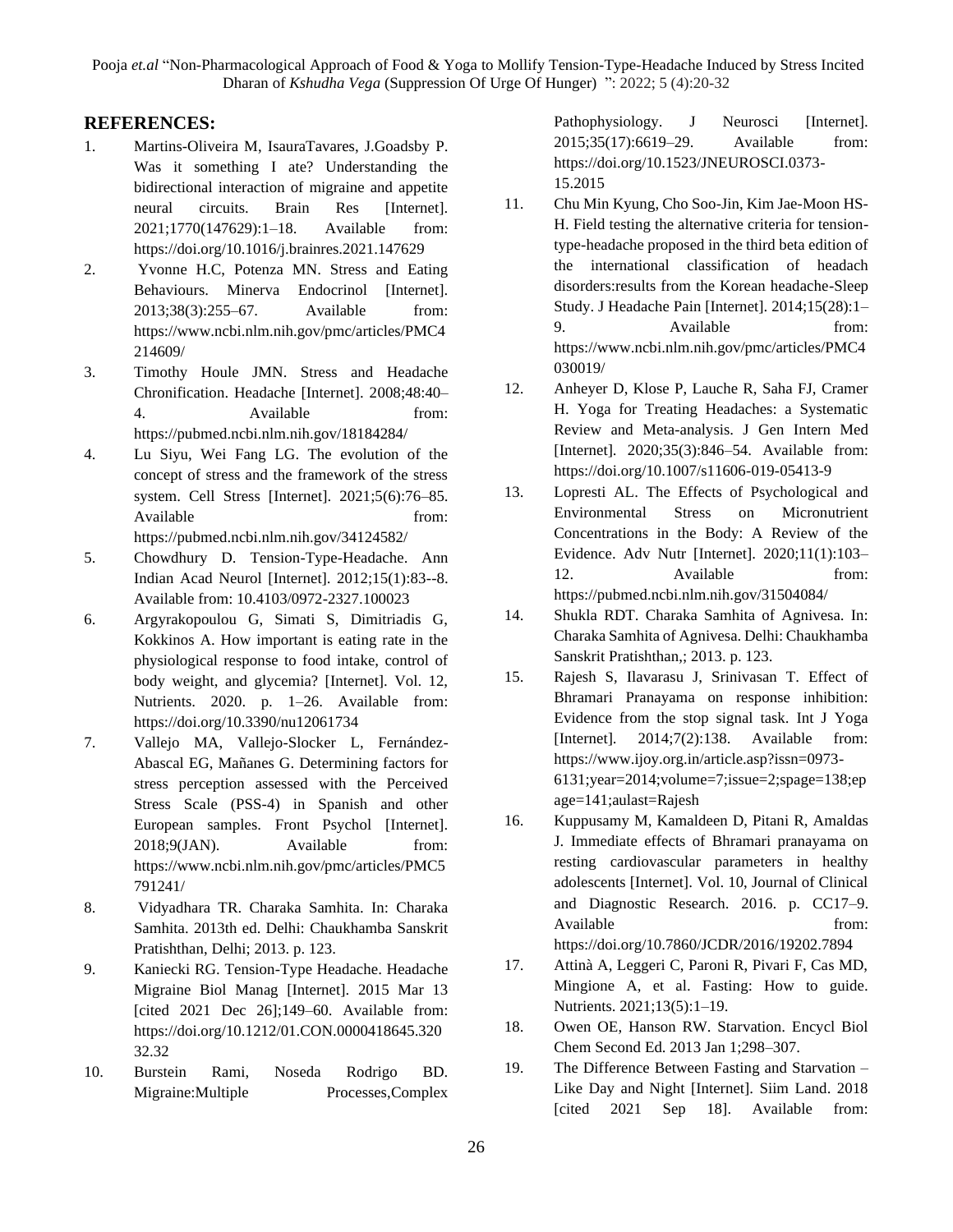https://siimland.com/difference-between-fastingand-starvation/

- 20. Analysis ABTTP. Prokerela [Internet]. Ennexa Technologies Pvt.Ltd. [cited 2022 Jan 3]. Available from: https://www.prokerala.com/health/ayurveda/prakr iti-analysis/prakriti-test.php
- 21. E Leistra, JAE Langius, AM Evers M van B van der S et. a. Validity of nutritional screening with MUST and SNAQ in hospital outpatients. Vol. 67, European Journal of Clinical Nutrition. 2013. p. 738–42.
- 22. Smita Beldar, Kirti Bhati. Evolution of Bhramari Pranayam in the Management of Menopausal Syndrome. Ayushdhara. 2020;(September):2791– 7.
- 23. Fife TD. Dizziness in the Outpatient Care Setting. Contin Lifelong Learn Neurol. 2017;23(2):359– 95.
- 24. Desai R, Tailor A, Bhatt T. Effects of yoga on brain waves and structural activation: A review. Complement Ther Clin Pract [Internet]. 2015 May 1 [cited 2021 Dec 26];21(2):112–8. Available from: https://doi.org/10.1016/j.ctcp.2015.02.002
- 25. Kissileff HR. Satiety. ASDC J Dent Child [Internet]. 1984 Sep [cited 2021 Dec 26];51(5):386–9. Available from: https://pubmed.ncbi.nlm.nih.gov/6148365/
- 26. Gopal P.V Veena KKP. A CRITICAL APPRAISAL OF VATAJA SHIRASHOOLA WITH TENSION. Ayurpub. 2019;IV(4):1292–6.
- 27. Kalyani Amrutha, S.Tonni Sanjeev J. Effect of Bhramari Pranayama on Dimensions of Health:A Meta-Analysis. Indian J Anc Med Yoga. 2017;10(2):49–52.
- 28. Samiksha S, , Thodge Kirti , RajandekarTejal AA.

To find out immediate effect of bhramari pranayama on blood pressure, heart rate and oxygen saturation in hypertensive patients. Int J Curr Res Rev [Internet]. 2020;12(19):193–7. Available from:

http://dx.doi.org/10.31782/IJCRR.2020.121919

- 29. Saoji AA, Raghavendra BR, Manjunath NK. Effects of yogic breath regulation: A narrative review of scientific evidence. J Ayurveda Integr Med [Internet]. 2019;10(1):50–8. Available from: https://doi.org/10.1016/j.jaim.2017.07.008
- 30. Maheshkumar K, Dilara K, Ravishankar P, Julius A, Padmavathi R, Poonguzhali S, et al. Effect of six months pranayama training on stress-induced salivary cortisol response among adolescents-Randomized controlled study. Explore (NY). 2021 Aug 3;S1550-8307(21):00147–6.
- 31. Vialatte FB, Bakardjian H, Prasad R, Cichocki A. EEG paroxysmal gamma waves during Bhramari Pranayama: A yoga breathing technique. Conscious Cogn. 2009 Dec 1;18(4):977–88.
- 32. Trivedi GY, Saboo B. Bhramari Pranayama A simple lifestyle intervention to reduce heart rate, enhance the lung function and immunity. J Ayurveda Integr Med [Internet]. 2021;12(3):562– 4. Available from: https://pubmed.ncbi.nlm.nih.gov/34364739/

**How to cite this article:** Raj P, Bhati K.R ,

Patwardhan R.P "Non-Pharmacological Approach Of Food & Yoga To Mollify Tension-Type-Headache Induced By Stress Incited Dharan Of Kshudha Vega (Suppression Of Urge Of Hunger)" IRJAY.[online]2022;5(4);20-32. Available from: [https://irjay.com](https://irjay.com/) DOI: https://doi.org/10.47223/IRJAY.2022.5403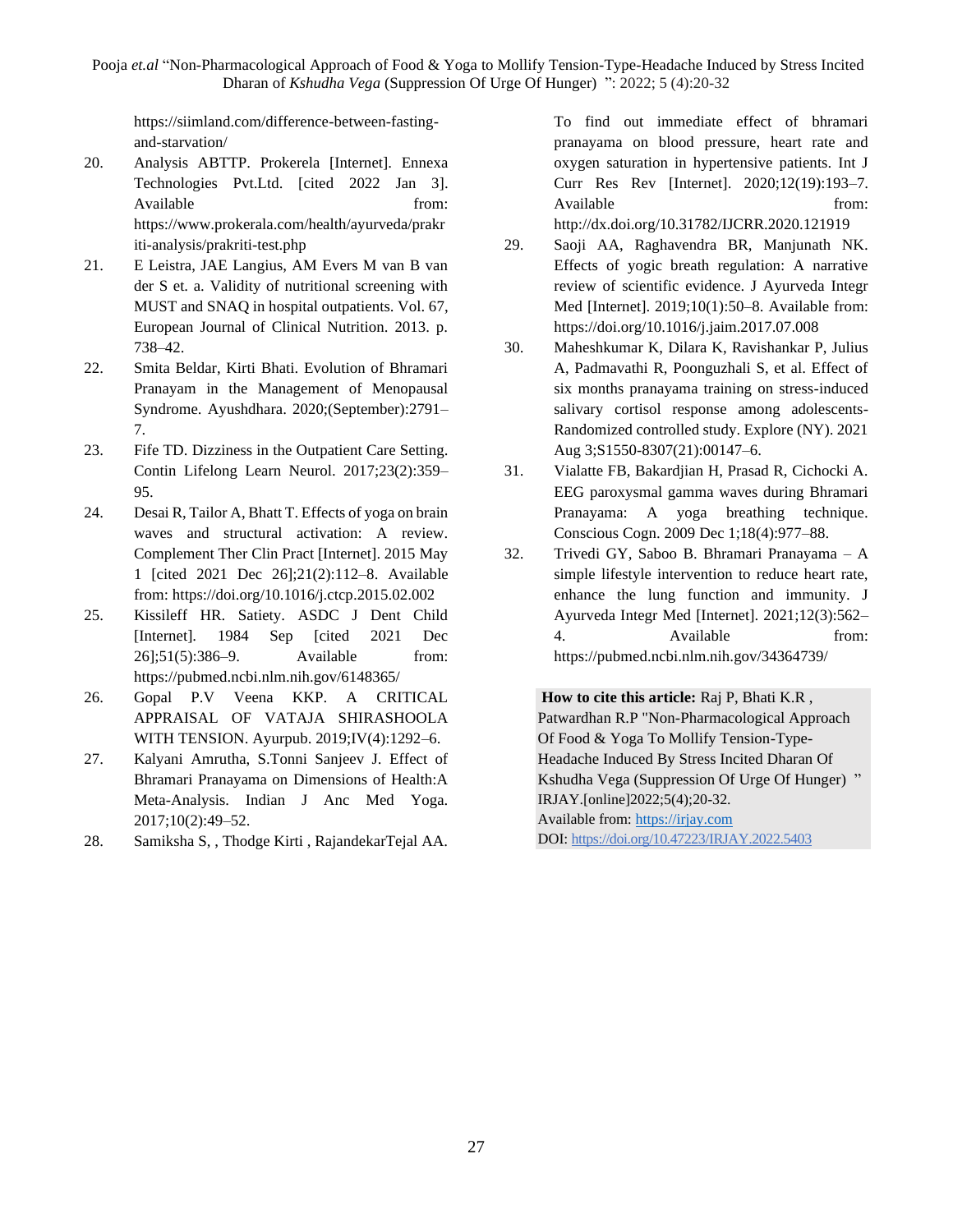# **Table 1: Shows observations at a glance**

*\*95% C. I was maintained throughout the study*

| <b>PARA</b>                                    | <b>GR</b>                           | <b>MEAN</b>                              |                                                    | $\overline{X}$               |                                                              |                              | %<br><b>OF</b><br><b>IMPROVEME</b>                 |                                      | <b>POSITIVE</b>                                              | <b>NEGATIVE</b>              |                                                             |                      | <b>TIE</b>                                                   |                              | $\boldsymbol{z}$                                             |                                     | P-VALUE                                                      |  |
|------------------------------------------------|-------------------------------------|------------------------------------------|----------------------------------------------------|------------------------------|--------------------------------------------------------------|------------------------------|----------------------------------------------------|--------------------------------------|--------------------------------------------------------------|------------------------------|-------------------------------------------------------------|----------------------|--------------------------------------------------------------|------------------------------|--------------------------------------------------------------|-------------------------------------|--------------------------------------------------------------|--|
| <b>METE</b><br>R                               | $\overline{O}U$<br>$\boldsymbol{P}$ | В.<br>$\boldsymbol{T}$                   | A.<br>$\boldsymbol{T}$                             | $I^{ST}$<br>WE<br>E K        | POST-<br><b>TREAT</b><br><b>MENT</b><br><b>FOLLO</b><br>W UP | NT<br>$I^{ST}$<br>POST-      |                                                    | <b>RANK</b>                          |                                                              | <b>RANK</b>                  |                                                             |                      |                                                              |                              |                                                              |                                     |                                                              |  |
|                                                |                                     |                                          |                                                    |                              |                                                              | WE<br>E K                    | <b>TREAT</b><br><b>MENT</b><br><b>FOLLO</b><br>WUP | $I^{ST}$<br>WE<br>EK                 | POST-<br><b>TREAT</b><br><b>MENT</b><br><b>FOLLO</b><br>W UP | $I^{ST}$<br>WE<br>EK         | POST-<br><b>TREAT</b><br><b>MENT</b><br><b>FOLLO</b><br>WUP | $I^{ST}$<br>WE<br>EK | POST-<br><b>TREAT</b><br><b>MENT</b><br><b>FOLLO</b><br>W UP | $I^{ST}$<br>WEE<br>K         | POST-<br><b>TREAT</b><br><b>MENT</b><br><b>FOLLO</b><br>W UP | $I^{ST}$<br>WEE<br>$\boldsymbol{K}$ | POST-<br><b>TREAT</b><br><b>MENT</b><br><b>FOLLO</b><br>W UP |  |
| <b>Karshy</b><br>$\boldsymbol{a}$              | A                                   | 1.<br>$\tau$<br>3                        | 0.<br>7<br>$\mathfrak{Z}$                          | $\boldsymbol{0}$             | $\mathbf{1}$                                                 | 0.0<br>$\mathbf{0}$          | 57.69                                              | $\boldsymbol{0}$                     | $\boldsymbol{0}$                                             | $\mathbf{0}$                 | 13                                                          | 15                   | $\overline{2}$                                               | 0                            | 3.419                                                        | 1                                   | 0.001                                                        |  |
|                                                | $\, {\bf B}$                        | 1.<br>$\sqrt{5}$<br>3                    | $\boldsymbol{0}$                                   | $\mathbf{0}$                 | 1.53                                                         | 0.0<br>$\mathbf{0}$          | 100.00                                             | $\mathbf{0}$                         | $\mathbf{0}$                                                 | $\mathbf{0}$                 | 13                                                          | 15                   | 02                                                           | $\mathbf{0}$                 | $-3.30$                                                      | $\mathbf{1}$                        | 0.001                                                        |  |
| Daurba<br>lya                                  | A                                   | 2.<br>$\overline{4}$<br>$\boldsymbol{0}$ | 0.<br>5<br>$\mathfrak{Z}$                          | 0.1<br>3                     | 1.86                                                         | 5.5<br>6                     | 77.78                                              | $\mathbf{0}$                         | $\mathbf{0}$                                                 | 02                           | 15                                                          | 13                   | $\mathbf{0}$                                                 | $-1.41$                      | $-3.50$                                                      | 0.157                               | $\overline{0}$                                               |  |
|                                                | $\, {\bf B}$                        | 2.<br>8<br>6                             | 0.<br>5<br>$\mathfrak{Z}$                          | $\mathbf{0}$                 | 2.33                                                         | $\overline{0}$               | 81.40                                              | $\mathbf{0}$                         | $\mathbf{0}$                                                 | $\mathbf{0}$                 | 15                                                          | 15                   | $\mathbf{0}$                                                 | $\mathbf{0}$                 | $-3.49$                                                      | $\mathbf{1}$                        | $\overline{0}$                                               |  |
| Vaivarn<br>ya                                  | $\boldsymbol{A}$                    | 1.<br>5<br>3                             | $\overline{0}$ .<br>3<br>3                         | $\mathbf{0}$                 | 1.2                                                          | $\mathbf{0}$                 | 78.26                                              | $\boldsymbol{0}$                     | $\overline{0}$                                               | $\boldsymbol{0}$             | 15                                                          | 15                   | $\mathbf{0}$                                                 | $\mathbf{0}$                 | $-3.62$                                                      | $\mathbf{1}$                        | $\mathbf{0}$                                                 |  |
|                                                | $\, {\bf B}$                        | 1.<br>$\mathfrak{Z}$<br>3                | $\overline{0}$ .<br>$\sqrt{2}$<br>$\boldsymbol{0}$ | $\mathbf{0}$                 | 1.13                                                         | $\mathbf{0}$                 | 85                                                 | $\boldsymbol{0}$                     | $\mathbf{0}$                                                 | $\boldsymbol{0}$             | 13                                                          | 15                   | 02                                                           | $\mathbf{0}$                 | $-3.31$                                                      | $\mathbf{0}$                        | 0.001                                                        |  |
| Angam<br>arda                                  | A                                   | 1.<br>6                                  | 0.<br>$\boldsymbol{2}$                             | 0.0<br>6                     | 1.4                                                          | 4.1                          | 87.50                                              | $\mathbf{0}$                         | $\mathbf{0}$                                                 | $\mathbf{1}$                 | 15                                                          | 14                   | $\mathbf{0}$                                                 | $-1$                         | $-3.57$                                                      | 0.031                               | $\overline{0}$                                               |  |
|                                                | $\, {\bf B}$                        | 1.<br>7<br>3                             | 0.<br>1<br>$\mathfrak{Z}$                          | 0.1<br>3                     | 1.6                                                          | 7.6<br>9                     | 92.31                                              | $\mathbf{0}$                         | $\mathbf{0}$                                                 | $\overline{c}$               | 13                                                          | 13                   | 02                                                           | $-1.41$                      | $-3.22$                                                      | 0.157                               | 0.001                                                        |  |
| Aruchi                                         | A                                   | 2.<br>1<br>3                             | 0.<br>2                                            | $\boldsymbol{0}$             | 1.93                                                         | $\overline{0}$               | 90.63                                              | $\mathbf{0}$                         | $\boldsymbol{0}$                                             | $\mathbf{0}$                 | 15                                                          | 15                   | $\mathbf{0}$                                                 | $\mathbf{0}$                 | $-3.62$                                                      | $\mathbf{1}$                        | $\overline{0}$                                               |  |
|                                                | $\mathbf B$                         | $\sqrt{2}$                               | 0.<br>$\boldsymbol{2}$                             | 0.0<br>6                     | 1.8                                                          | 3.3<br>3                     | 90.00                                              | $\boldsymbol{0}$                     | $\boldsymbol{0}$                                             | $\mathbf{1}$                 | 14                                                          | 14                   | 01                                                           | $-1$                         | $-3.40$                                                      | 0.317                               | 0.001                                                        |  |
| <b>Bhrma</b>                                   | A<br>$\, {\bf B}$                   | $\overline{0}$<br>$\mathbf{0}$           | $\mathbf{0}$<br>$\mathbf{0}$                       | $\mathbf{0}$<br>$\mathbf{0}$ | $\mathbf{0}$<br>$\mathbf{0}$                                 | $\mathbf{0}$<br>$\mathbf{0}$ | $\mathbf{0}$<br>$\overline{0}$                     | $\boldsymbol{0}$<br>$\boldsymbol{0}$ | $\mathbf{0}$<br>$\mathbf{0}$                                 | $\mathbf{0}$<br>$\mathbf{0}$ | $\mathbf{0}$<br>$\overline{0}$                              | 15<br>15             | 15<br>15                                                     | $\mathbf{0}$<br>$\mathbf{0}$ | $\mathbf{0}$<br>$\mathbf{0}$                                 | $\mathbf{1}$<br>$\mathbf{1}$        | $\mathbf{1}$<br>$\mathbf{1}$                                 |  |
| Duratio<br>of<br>$\pmb{n}$<br>Headac           | $\mathbf{A}$                        | 1                                        | 0.<br>$\mathbf{1}$<br>3                            | $\mathbf{0}$                 | 0.86                                                         | $\mathbf{0}$                 | 86.67                                              | $\boldsymbol{0}$                     | $\mathbf{0}$                                                 | $\boldsymbol{0}$             | 13                                                          | 15                   | 02                                                           | $\mathbf{0}$                 | $-3.60$                                                      | 0.317                               | $\mathbf{0}$                                                 |  |
| he                                             | $\, {\bf B}$                        | -1                                       | $\boldsymbol{0}$                                   | 0.0<br>6                     | $\mathbf{1}$                                                 | 6.6<br>$\tau$                | 100.00                                             | $\boldsymbol{0}$                     | $\boldsymbol{0}$                                             | 1                            | 15                                                          | 14                   | $\mathbf{0}$                                                 | $-1$                         | $-3.87$                                                      | 1                                   | $\mathbf{0}$                                                 |  |
| <b>Nature</b><br>$\it of$<br>Headac<br>he      | A                                   | $\mathbf{1}$                             | 0.<br>8<br>6                                       | $\mathbf{0}$                 | 0.86                                                         | $\boldsymbol{0}$             | 86.67                                              | $\boldsymbol{0}$                     | $\boldsymbol{0}$                                             | $\boldsymbol{0}$             | 13                                                          | 15                   | $\sqrt{2}$                                                   | $\boldsymbol{0}$             | $-3.60$                                                      | 0.317                               | $\boldsymbol{0}$                                             |  |
|                                                | $\, {\bf B}$                        | 1                                        | $\mathbf{0}$                                       | 0.0<br>6                     | $\mathbf{1}$                                                 | 6.6<br>$\tau$                | 100                                                | 15                                   | 13                                                           | $\mathbf{0}$                 | $\mathbf{0}$                                                | $\mathbf{0}$         | 2                                                            | $-3.87$                      | $-3.30$                                                      | $\mathbf{0}$                        | 0.001                                                        |  |
| Charact<br>eristic<br>$\it of$<br>Headac<br>he | A                                   | $\mathbf{1}$                             | 0.<br>$\mathbf{1}$<br>$\mathfrak{Z}$               | $\mathbf{0}$                 | 0.86                                                         | $\overline{0}$               | 86.67                                              | $\overline{0}$                       | $\mathbf{0}$                                                 | $\mathbf{0}$                 | 13                                                          | $\overline{0}$       | 2                                                            | $\mathbf{0}$                 | $-3.60$                                                      | $\mathbf{1}$                        | $\overline{0}$                                               |  |
|                                                | $\, {\bf B}$                        | $\mathbf{1}$                             | $\mathbf{0}$                                       | 0.0<br>6                     | $\mathbf{1}$                                                 | 6.6<br>$\tau$                | 100.00                                             | $\mathbf{0}$                         | $\mathbf{0}$                                                 | $\mathbf{1}$                 | 15                                                          | 14                   | $\mathbf{0}$                                                 | $-1$                         | $-3.87$                                                      | 0.317                               | $\mathbf{0}$                                                 |  |
| <b>Kshudh</b><br>$\boldsymbol{a}$              | A                                   | 1.<br>1<br>3                             | 2                                                  | $\mathbf{0}$                 | 0.86                                                         | $\mathbf{0}$                 | 76.47                                              | $\mathbf{0}$                         | 13                                                           | $\mathbf{0}$                 | $\mathbf{0}$                                                | 15                   | $\overline{2}$                                               | $\mathbf{0}$                 | $-3.60$                                                      | $\mathbf{1}$                        | $\mathbf{0}$                                                 |  |
|                                                | $\overline{\mathbf{B}}$             | $\mathbf{1}$                             | $\sqrt{2}$                                         | $\overline{0}$               | $\mathbf{1}$                                                 | $\overline{0}$               | 100.00                                             | $\boldsymbol{0}$                     | 15                                                           | $\boldsymbol{0}$             | $\overline{0}$                                              | 15                   | $\overline{0}$                                               | $\overline{0}$               | $-3.87$                                                      | $\mathbf{1}$                        | $\overline{0}$                                               |  |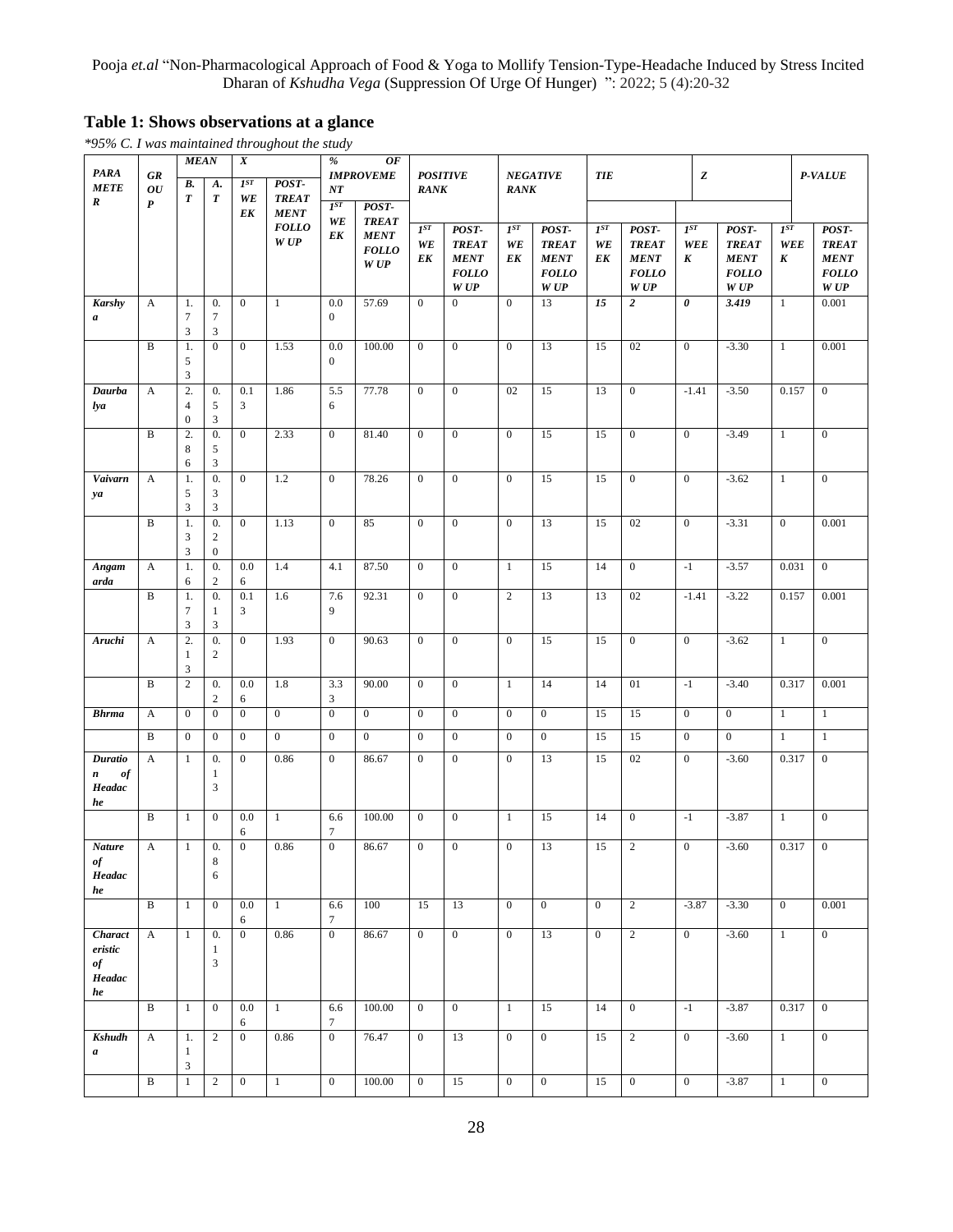| <b>PARAMETER</b>                  | <b>GROUPS</b> | % OF IMPROVEMENT | <b>MANN WHITNEY'S U TEST</b> | Z                | <b>P-VALUE</b> |
|-----------------------------------|---------------|------------------|------------------------------|------------------|----------------|
| <b>Karshya</b>                    | A             | 57.69            | 85                           | $-1.298$         | 0.194          |
|                                   | $\, {\bf B}$  | 100.00           |                              |                  |                |
| Daurbalya                         | A             | 77.78            | 90.5                         | $-0.987$         | 0.324          |
|                                   | B             | 81.40            |                              |                  |                |
| Vaivarnya                         | A             | 78.26            | 89.5                         | $-1.077$         | 0.282          |
|                                   | B             | 85               |                              |                  |                |
| Angamarda                         | A             | 87.50<br>98.5    |                              | $-0.75$          | 0.453          |
|                                   | B             | 92.31            |                              |                  |                |
| Aruchi                            | A             | 90.63            | 80                           | $-1.53$          | 0.126          |
|                                   | $\, {\bf B}$  | 90.00            |                              |                  |                |
| <b>Bhrma</b>                      | A             | $\boldsymbol{0}$ | 112.5                        | $\boldsymbol{0}$ | $\mathbf{1}$   |
|                                   | B             | $\boldsymbol{0}$ |                              |                  |                |
| <b>Duration of Headache</b>       | A             | 86.67            | 97.5                         | $-1.43$          | 0.15           |
|                                   | $\, {\bf B}$  | 100.00           |                              |                  |                |
| <b>Nature of Headache</b>         | A             | 86.67            | 97.5                         | $-1.43$          | 0.15           |
|                                   | B             | 100.00           |                              |                  |                |
| <b>Characteristic of Headache</b> | $\mathbf{A}$  | 86.67            | 97.5                         | $-1.43$          | 0.15           |
|                                   | $\, {\bf B}$  | 100.00           |                              |                  |                |
| <b>Kshudha</b>                    | A             | 76.47            | 105                          | $-5.98$          | 0.55           |
|                                   | B             | 100.00           |                              |                  |                |

# **Table 2: Comparative Observations between Groups**

# **Table 3: Showing Observations of Stress Test with a comparison between the groups**

| <b>PARAMETER</b>    | <b>GROUP</b> | <b>MEAN</b> |      | $\boldsymbol{\Lambda}$ | 0F<br>$\frac{9}{6}$ |              | <b>P-VALUE</b>   |
|---------------------|--------------|-------------|------|------------------------|---------------------|--------------|------------------|
|                     |              | B.T         | A.T  |                        | <b>IMPROVEMENT</b>  | <b>VALUE</b> |                  |
| Stress Test (PSS-4) | A            | 10.2        | 9    | 1.2                    | 11.76               | 11.23        | $\boldsymbol{0}$ |
|                     | B            | 11.66       | 10.2 | l.46                   | 12.57               | 6.81         | $\overline{0}$   |
| <b>COMPARISON</b>   |              |             |      |                        |                     |              |                  |
| Stress Test (PSS-4) | A            |             |      |                        | 11.76               | $-1.36$      | 0.186            |
|                     | B            |             |      |                        | 12.57               |              |                  |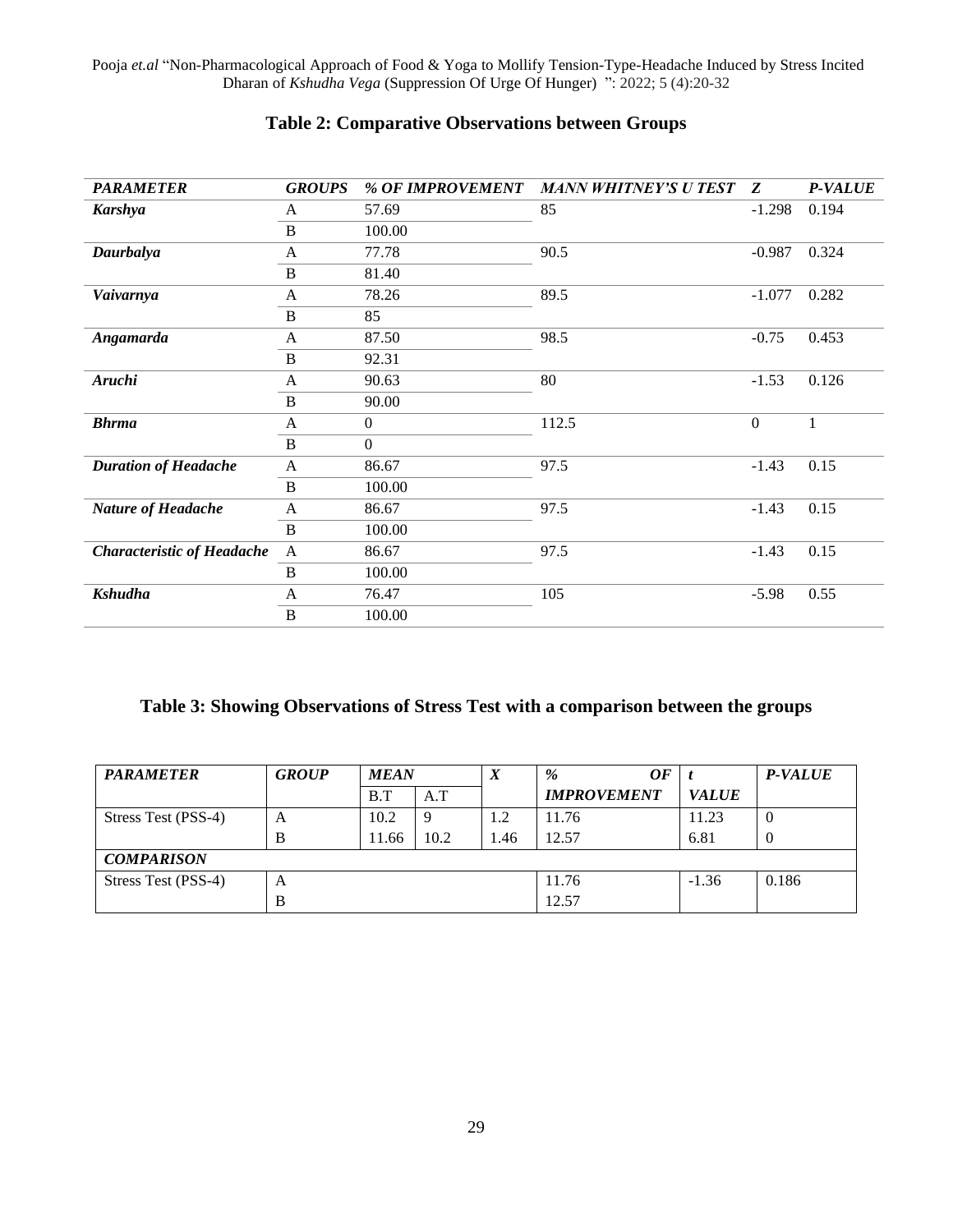| <b>FASTING</b>                       | <b>HUNGER/STARVATION</b>               |  |  |  |  |
|--------------------------------------|----------------------------------------|--|--|--|--|
| Voluntarily                          | Involuntary                            |  |  |  |  |
| Complete abstention from food in any | Absence of essential nutrients that    |  |  |  |  |
| shape                                | could support the life of an organism. |  |  |  |  |
| or form                              |                                        |  |  |  |  |
| Life-Saving                          | Life-Threatening                       |  |  |  |  |
| No loss of muscle mass               | Loss of muscle mass                    |  |  |  |  |
| <b>Energy level Maintained</b>       | Low energy level                       |  |  |  |  |
| You haven't eaten in less than 48    | You have not eaten for several days or |  |  |  |  |
| hours and haven't eaten in less than | have consumed very few calories for    |  |  |  |  |
| two weeks.                           | more than two weeks.                   |  |  |  |  |
|                                      |                                        |  |  |  |  |
| body produces<br>Your<br>numerous    | There has been a decrease in the       |  |  |  |  |
| hormones that aid in fat breakdown   | production of thyroid hormones, an     |  |  |  |  |
| and blood sugar regulation.          | increase in fat burning, and very low  |  |  |  |  |
|                                      | blood sugar levels.                    |  |  |  |  |
| You only get hungry once in a while, | You feel hungry all the time.          |  |  |  |  |
| but when you do, you always feel     |                                        |  |  |  |  |
| satiated after eating.               |                                        |  |  |  |  |

# **Table 4: Difference between hunger and fasting at a glance**

**Table 5:Similarities between** *Vatik Shira Shula* **& TTH**

| Vatika<br>Rupa<br><i>of</i> | <b>Symptoms of TTH</b>                                   |  |  |  |  |  |
|-----------------------------|----------------------------------------------------------|--|--|--|--|--|
| <b>Shirahshula</b>          |                                                          |  |  |  |  |  |
| Shankhanistoda,             | Typically involve the entire head commonly occipital and |  |  |  |  |  |
| <i>Ghatasambheda</i> etc.   | bilateral region.                                        |  |  |  |  |  |
| <i>Sayam Kala</i> (Bhavanti | Moderately severe in the evening time.                   |  |  |  |  |  |
| Tivranishi)                 |                                                          |  |  |  |  |  |
| Prakasha Asahyata           | Photophobia                                              |  |  |  |  |  |
| Shabda Asahisnuta           | Phonophobia                                              |  |  |  |  |  |
| Shiroghrurnanam             | <b>Dizziness</b>                                         |  |  |  |  |  |
| Nidra Alpata                | Disturbed sleep                                          |  |  |  |  |  |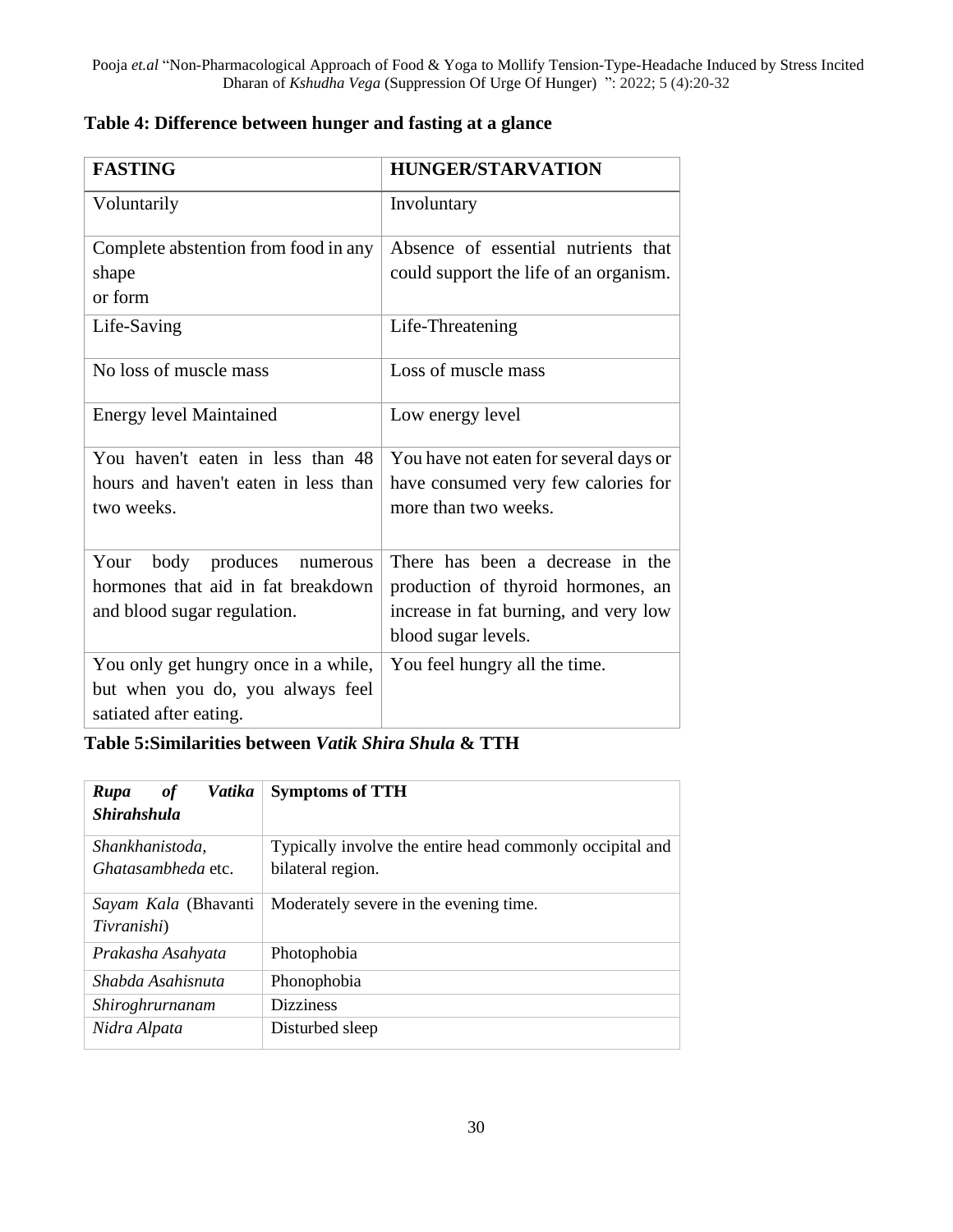

 *Figure 1:Diagram depicting the posture of the Interventional Group*



 *Figure 2:Flow chart of participants*